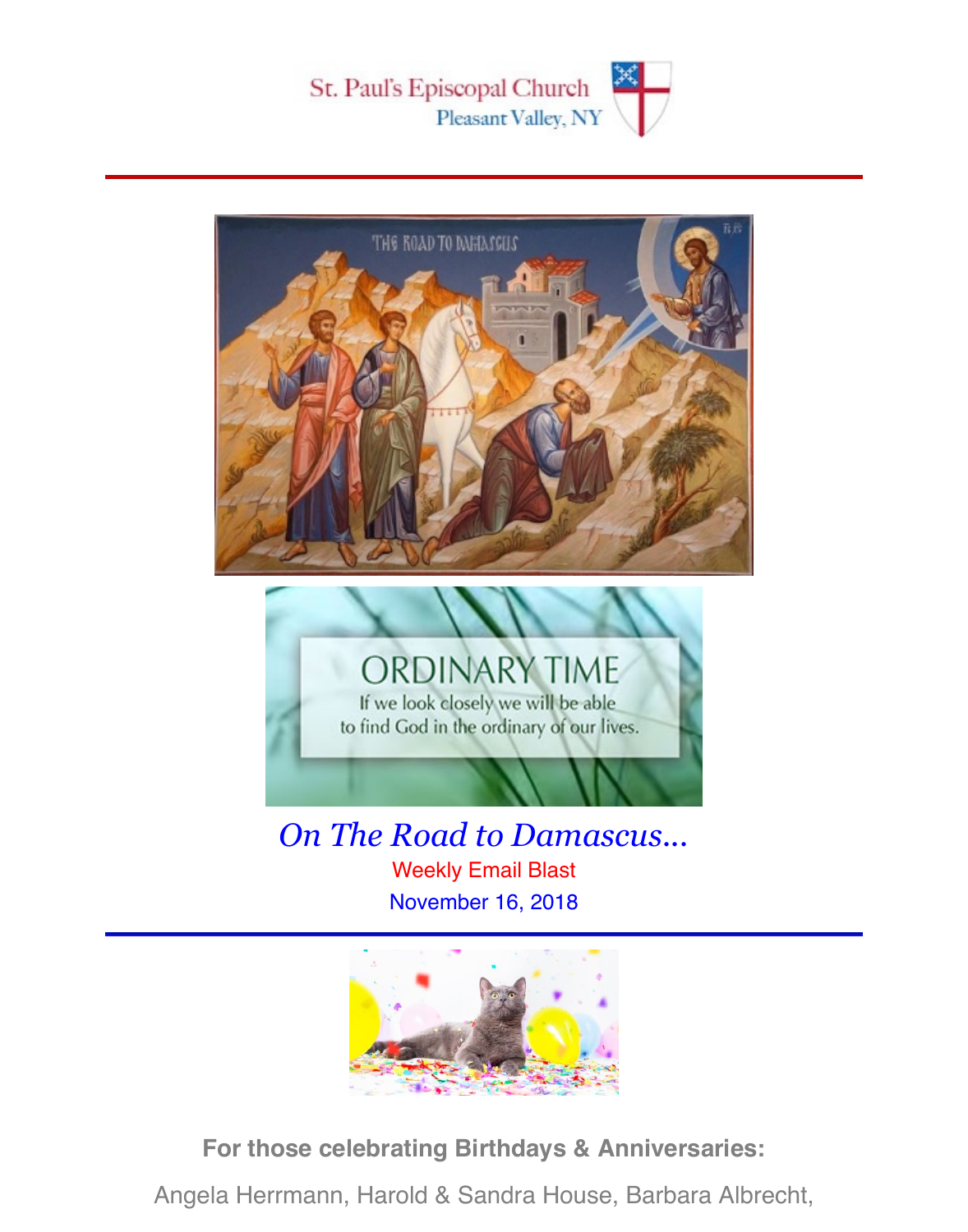

Reminder to Return your Pledge Cards if you have not already done so - Thank you! This timing helps our Treasury Team and Finance Committee by giving them the big picture information they need to form the 2019 parish budget as accurately as possible.

Thank you for being who you are - God is honored and praised by your faithfulness as members of this parish.



We pray for Bryant, Scott, Thomas, and the entire family of long time and beloved parishioner Barbara Rawls.

Barbara died on Monday, November 12, 2018.

May Barbara rest in peace and rise in glory.

**Calling hours**: Sunday, November 18, 2018

2:00 PM - 6:00 PM, McHoul Funeral Home

895 NY-82 in Hopewell Junction, NY

**Funeral Service**: Monday, November 19 at 10:00 AM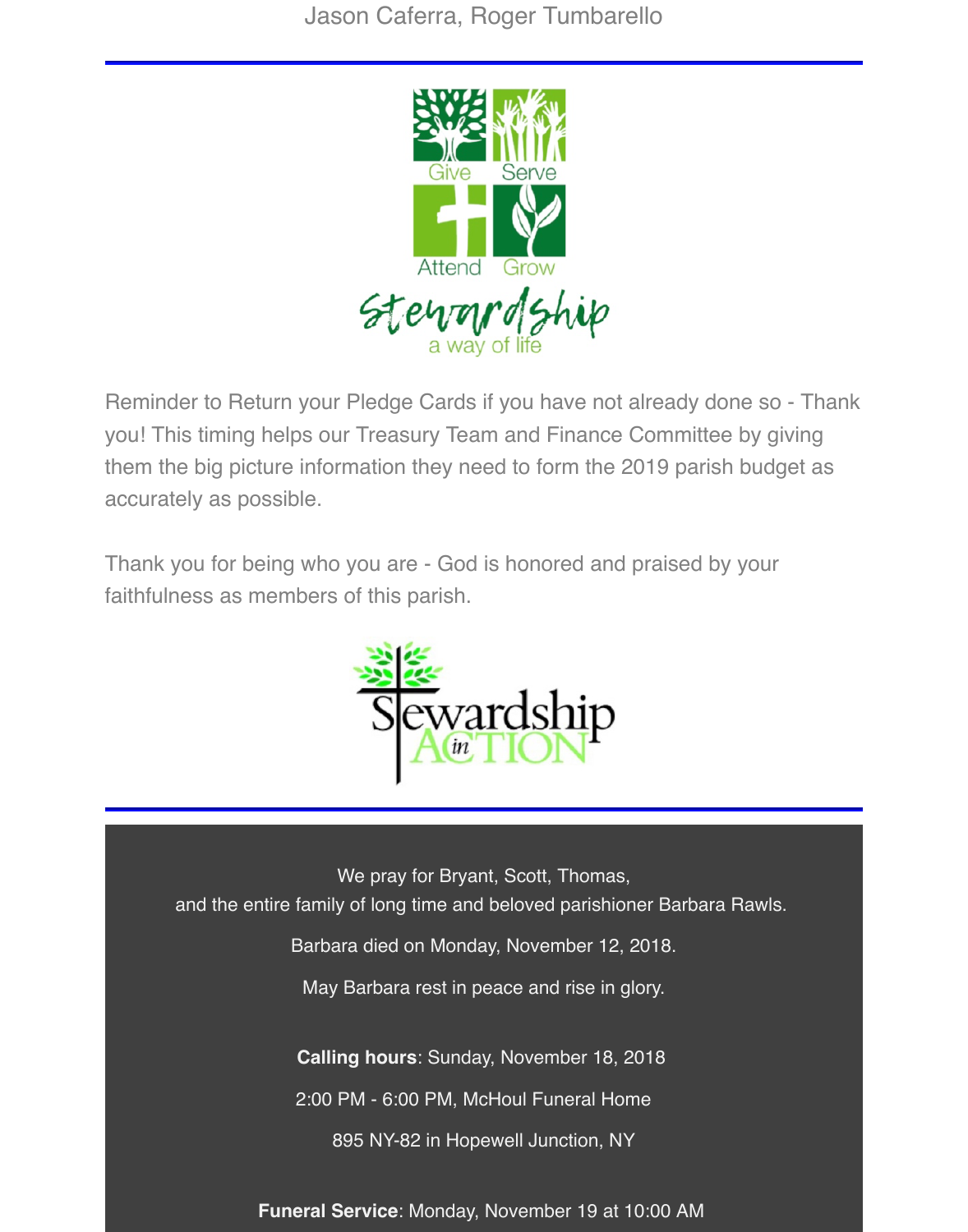at St. Paul's Episcopal Church in Pleasant Valley,

with burial following the service - Pleasant Valley Cemetery.

All are welcome.

A reception will be offered after the burial at the St. Paul's Parish Hall. Reception information to follow.

Reception contact: Linda Harris (845) 518-5063



## **Fundraising**

**Paint & Sip** Thank you to Barb H & Nancy A!

Any fundraiser is a great deal of work. Starting a NEW fundraiser is a huge undertaking! THANK YOU.

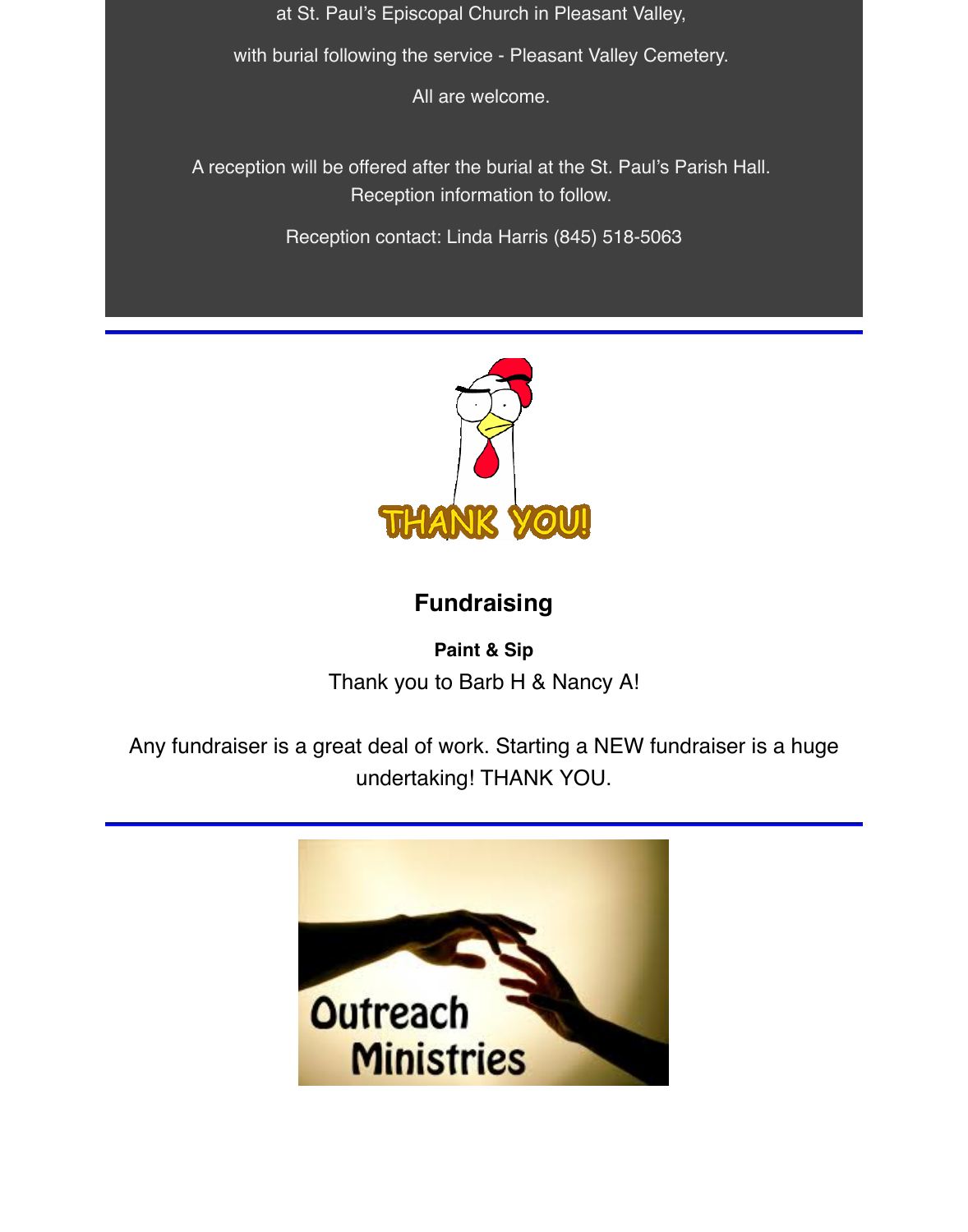

### **Rural and Migrant Ministry**

Every year St. Paul's participates with the RMM gift store by donating unwrapped Christmas gifts. These gifts are made available to parents and guardians to shop with very reduced prices for their children- all within the context of a festive dinner celebrating the farmworkers and their families. Let's do our part again this year with donations of new & unwrapped gifts, money, and/or your time to organize and deliver our offerings to the RMM office in Poughkeepsie in December. Rejoice!



### **Renewal Works**

The committee has now met twice since the parish-wide presentation on September 30. One overriding thought keeps resurfacing: Are we praying more than we think? Let us all join together on Sunday, December 4th during coffee hour, in small groups, to discuss this topic and see where the Spirit leads us! Everyone invited and welcome!!



### **Coat Drive**

This year's Coat Drive will benefit the PV Ecumenical Food Pantry. Please bring coats for donation to the Parish Hall during the month of November. (Hats, scarves, gloves, and mittens are also welcome.)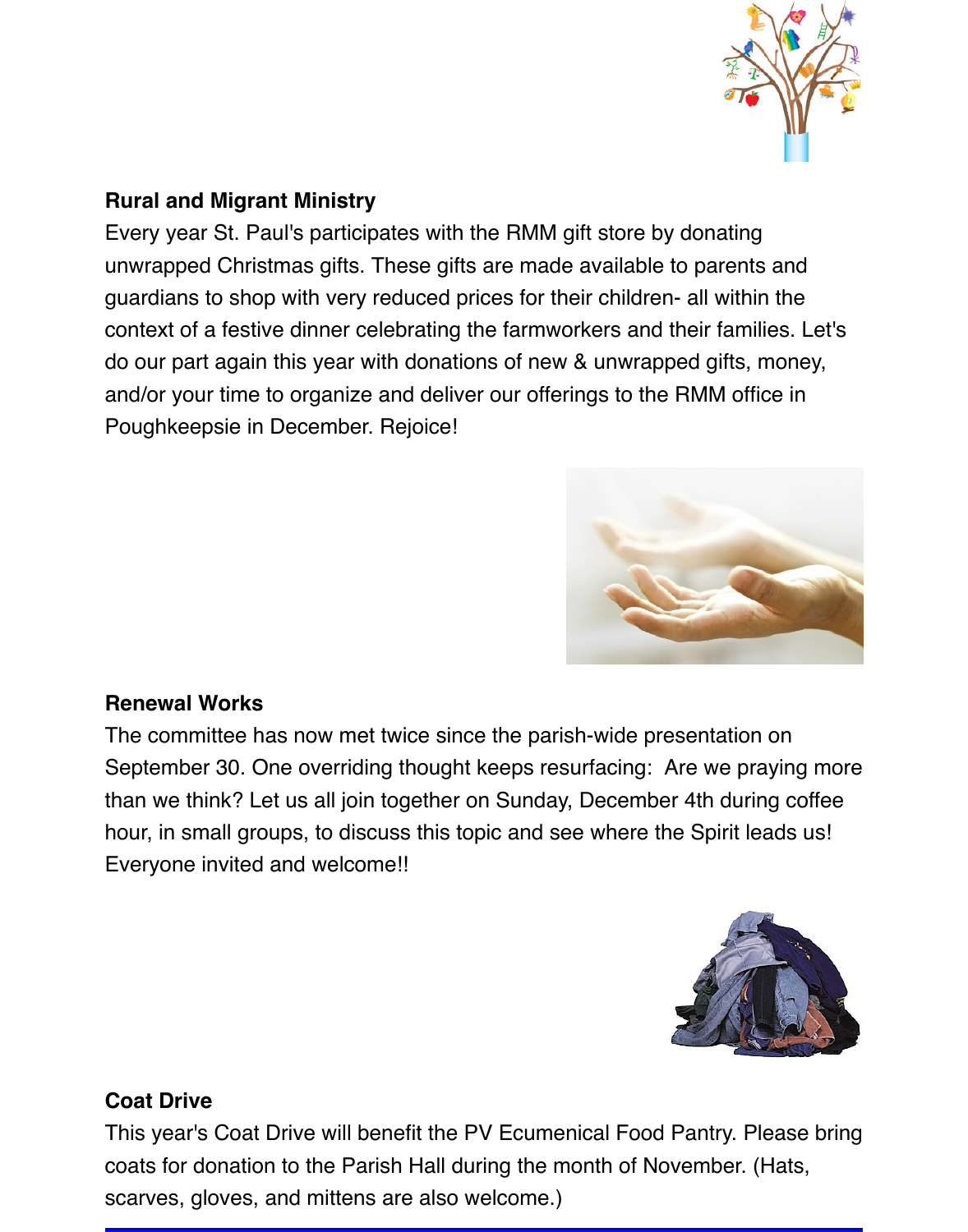

# **Ecumenical Thanksgiving Service Tuesday, November 20th**

7:00 PM - PV Presbyterian Church Everyone is Always Invited!

## **Youth Ministry (CONNECT)**

**2nd Sundays, 12:00 - 2:00 PM:**

at Grace Church, Millbrook

## **Parish Movie Night**

**2nd Sundays 6:00 PM** in Parish Hall.



### **\*\*\* REMINDERS \*\*\***

### *Adams Gift Cards: Year-Round Fundraising*

Available at both Sunday morning services. Please see Debby, Ginny, or Marilyn. St. Paul's receives 10% of the card value bought through our church. If you shop at Adams or give gift cards as gifts, our ministries benefit from this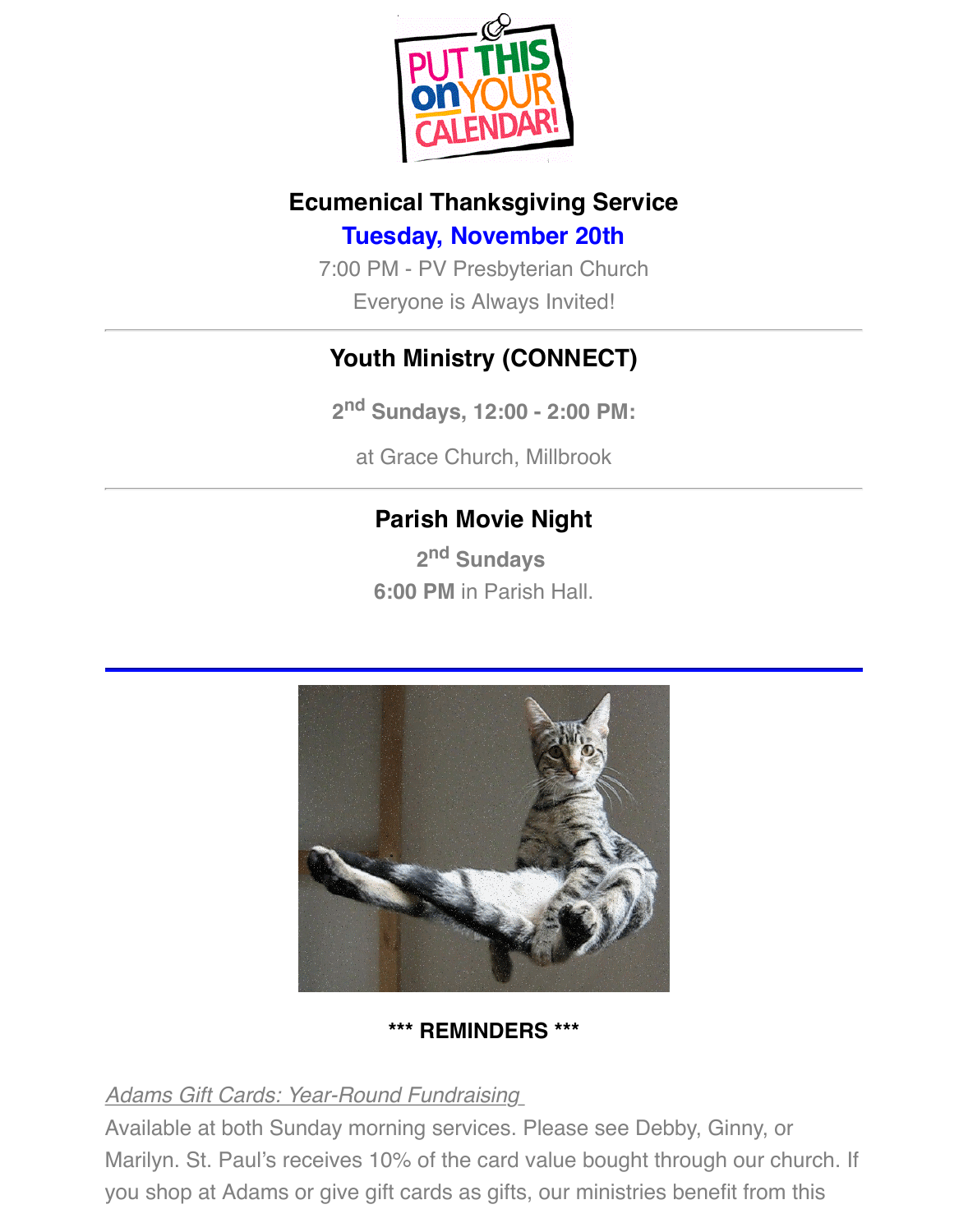**Weekly Ministry Schedule:**

First Wednesdays:

**1:00 PM** Holy Eucharist - Rite II w/prayers for healing - ADA Access

**6:45 PM Ecumenical Food Pantry**

 PV United Methodist Church, Volunteers Welcome! All other Wednesdays:

**1:00-2:30 PM Bible Study**: Sepe Room, Parish Hall

ministers at St. Paul's. Letters at St. Paul's. Letters at St. Paul's. Letters at St. Paul's. Letters at St. P

Fridays:

**6:00 PM**: Evening Prayer in the Church

Sundays:

**9:45 AM** Sunday School

**11:30 AM - 12:00 PM** Adult Ed: Sepe Room, Parish Hall



**First Wednesday**:

**1:00 PM** HE-RT II w/prayers for healing **ADA Access**

**6:45 PM - Ecumenical Food Pantry** PV United Methodist Church - **Volunteers Welcome!**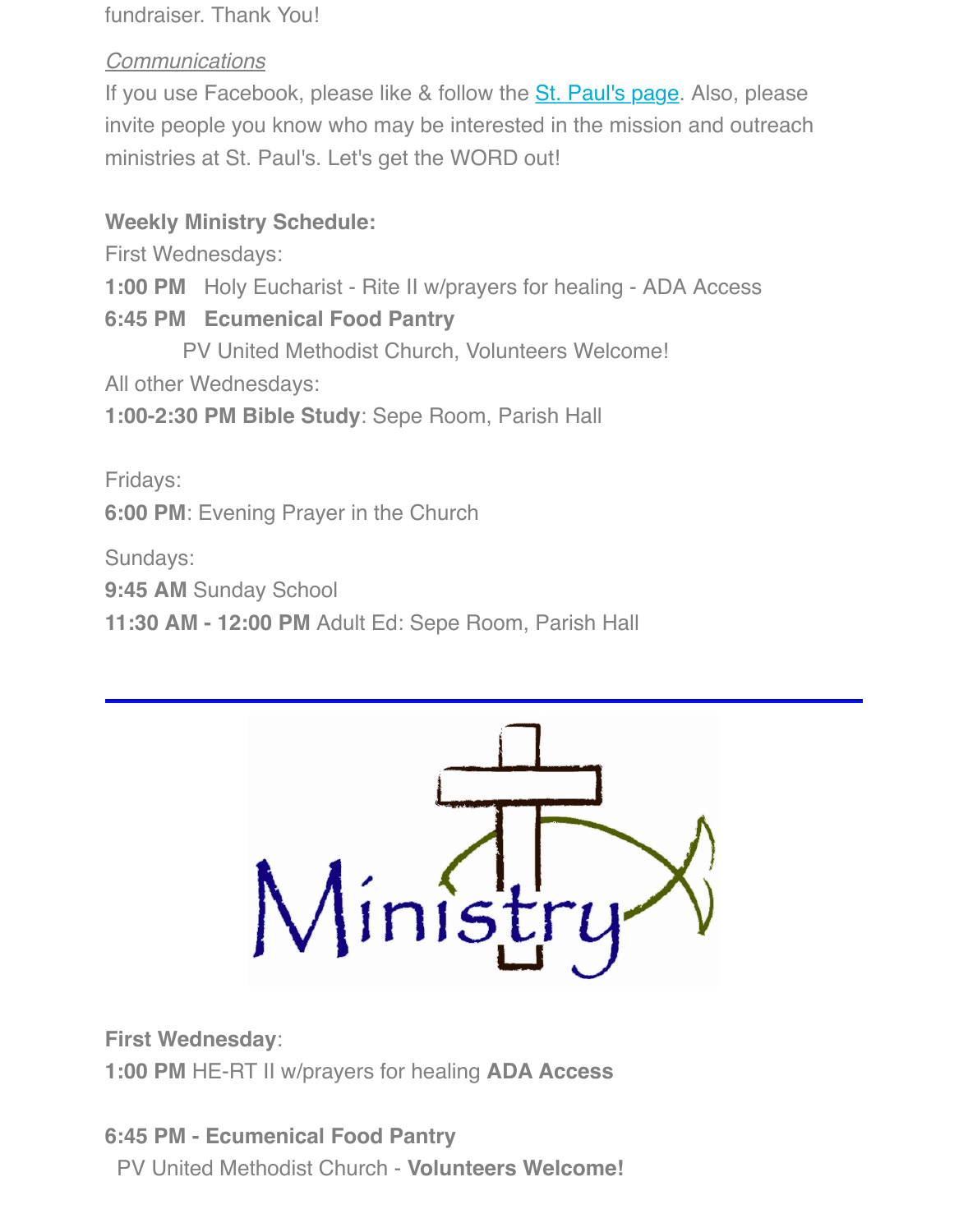**Sundays: Adult Education 11:30 AM** - Sepe Room, Parish Hall

### **Pastoral Care**

**The Rev. Megan E. Sanders, Rector** mothersanders@gmail.com - cell: 917.751.9568

Rector's Office Hours may vary from week to week based on the pastoral needs of our parish community. Mother Megan will be in the office weekly and available for walk-ins from 10:00 AM - 1:00 PM on Wednesdays, unless not [otherwise in our weekly pari](mailto:mothersanders@gmail.com)sh email: On the Road to Damascus. Her Sabbath time is Thursday/Friday.

## **In case of Pastoral Emergency:**

Please call the Rector on her cell phone: 917-751-9568.

Please no text messages - hearing your voice is important.

On Thu/Fri, and when the Rector is away, you may contact one of the warden Roger Tumbarello: 845-635-1220 Nancy Adams: 845-635-1448 They will be able to contact the Rector or the priest covering pastoral emergencies if she is away.

Stay connected through our Parish Website (www.stpaulspv.org), parish we email (email stpaulspy@gmail.com to sign up), and on Sundays with bulleting announcements.

*St. Paul's Episcopal Church Where Everyone is Always Invited! --God Bless You.*